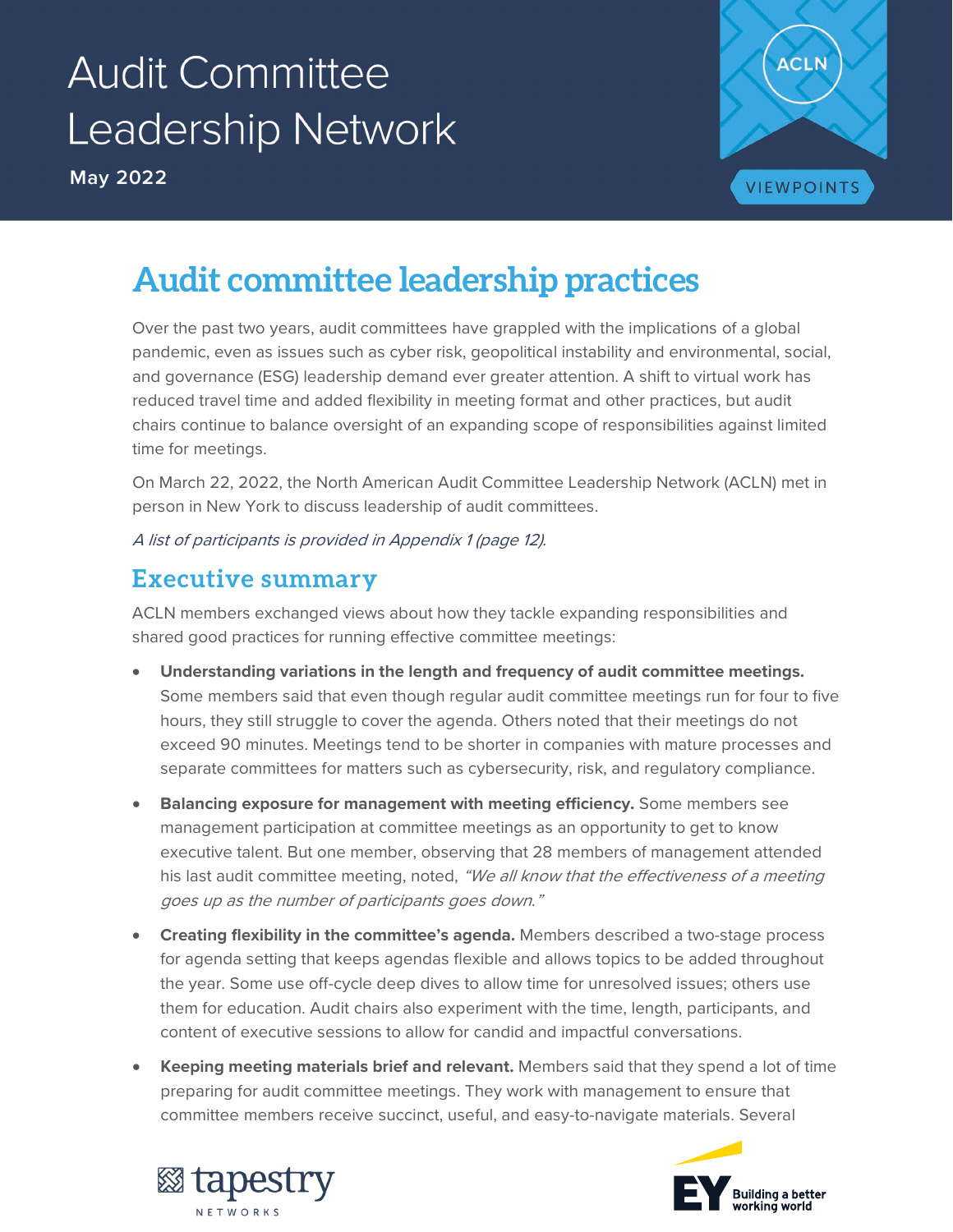

described good practices such as using appendices, creating targeted headlines and summary pages, requesting white papers and narratives, and redlining important information and changes.

- **Building a productive relationship with the external auditor.** Members noted that the external auditor can support audit chairs in ways that go far beyond the traditional remits of reporting and internal controls. The external auditor can provide perspectives before committee meetings, help with benchmarking data, and offer expertise on audit-related and non-audit-related topics. Having regular conversations with the lead partner and meeting other members of the engagement team can help to build a relationship with the audit firm and leverage its capabilities.
- **Educating audit committee members.** Audit chairs differed in how they address committee members' education. A few schedule regular education for committee members, while others organize deep dives on topics on an as-needed basis. Some members take the view that it is not the committee chair's job to provide education, either because they have experienced directors on their committees or because committee members participate in full board education sessions.

#### For a list of reflection questions, see Appendix 2 (page 13).

For basic characteristics of ACLN audit committees, see Appendix 3 (page 14)

## **Understanding variations in the length and frequency of audit committee meetings**

The frequency and length of audit committee meetings varies widely, driven principally by the scope of the audit committee: the risks it oversees vs. what is handled by other committees or by the board as a whole.

The total time spent by ACLN members in committee meetings varies widely. Most reported that meetings took between 15 and 25 hours per year, with a few spending more than 40 hours. In one case, an audit chair said that his committee met 24 times during 2021 and spent 42 hours in meetings.

Ordinary audit committee meetings, which typically occur four to six times per year, run from 90 minutes to five hours. Most committees have additional telephonic meetings to review regulatory filings and/or earnings releases; these tend to last 30 minutes to an hour. Other audit chairs reported that their committee meetings rarely exceed three hours.

Some members observed that, even though their regular meetings run four to five hours, they still struggle to cover the agenda. One said that his audit committee meets for four hours but is still "hustling to get through the agenda." He explained that his committee oversees risk, treasury, capital allocation, enterprise risk management, and "anything else not related to compensation or governance. "His company had formed a separate finance and risk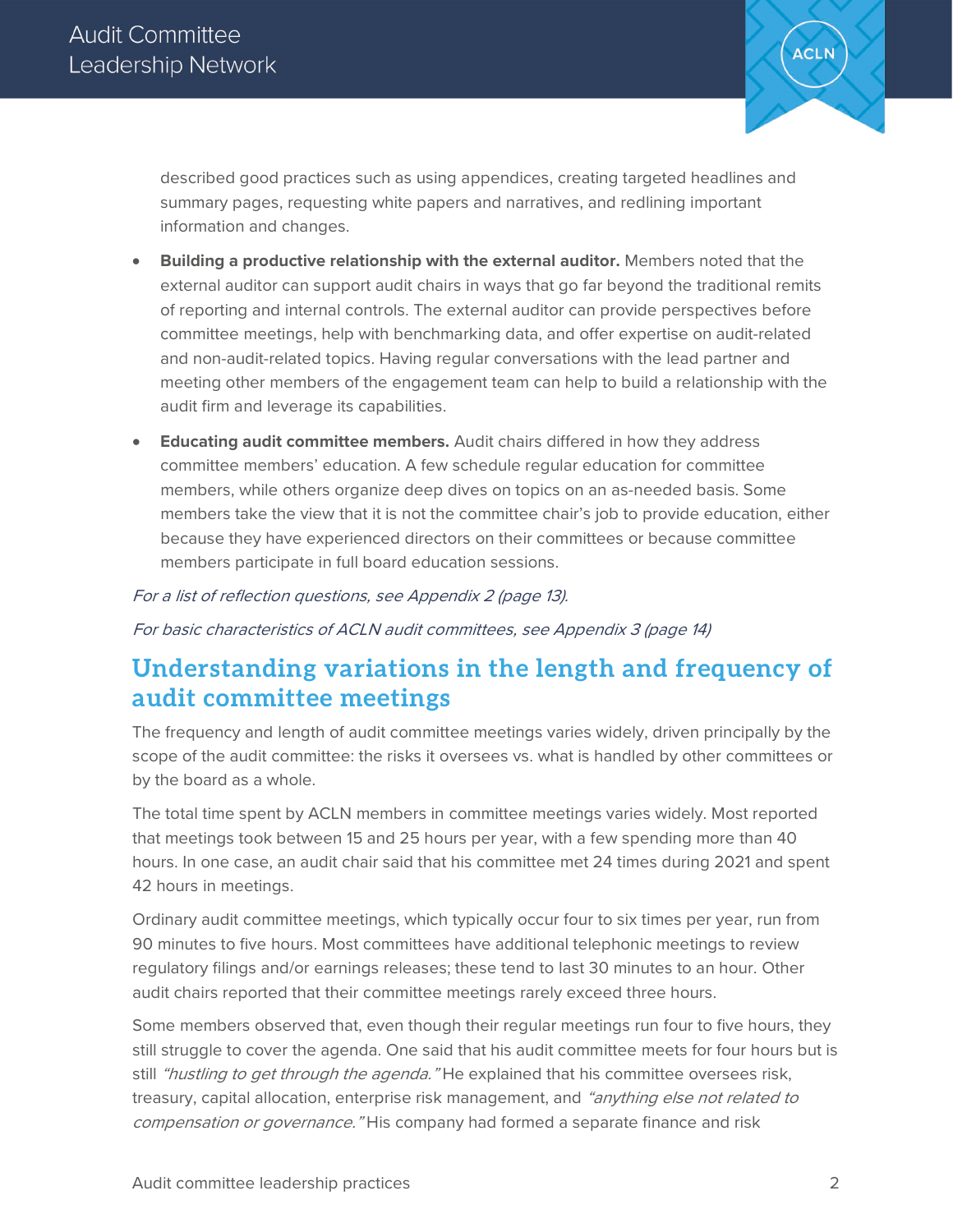

committee, but the CEO returned those topics back to the audit committee, unsatisfied with the other committee's work.

Where other committees are engaged, audit committee meetings typically require less time. At one such company, a separate finance committee reviews topics that are often in the remit of the audit committee. At another, stand-alone cybersecurity, risk, and finance committees lessen the audit committee's load; that audit chair noted that there is a great deal of coordination between these committees. A member who chairs two audit committees observed that meetings have been much shorter in one of the committees because of a corporate development committee that focuses on the balance sheet and a policy committee that is tasked with oversight of regulatory issues.

The length of audit committee meetings also depends on the maturity of a company's processes and its scale and is related to the types of issues and challenges a company faces. For instance, one member said that his audit committee meetings are longer because his company has recently had to stand up a risk function and build more robust audit processes. The audit chair of a rapidly growing company noted that her audit committee oversees topics such as enterprise risk management, capital allocation, budget, strategic planning, strategic investments, and a venture fund. Until recently, the audit committee also had responsibility for cyber, which would take half of its time. This member said, "We spend a lot of time on systems, controls, and scalability. We deal with large revenue recognition and assessing talent. We've been tasked to be an adviser to the broader board and CEO on issues and investments as we scale. But if you strip out some of these, it is two hours on core audit topics."

While audit committee meetings have historically occurred in conjunction with board meetings, during the pandemic some audit chairs scheduled virtual committee meetings that were decoupled from the full board meetings to allow for more time. One member said that, while the full board at his company will return to in-person meetings, he will keep audit committee meetings virtual and on different dates. He added he hopes that this new approach will allow committee meetings to be less constrained by time.

#### **Tackling ESG reporting oversight**

Depending on the board's committee structure, audit committees have different oversight responsibilities for ESG. Some members have already added time to regular committee meetings for ESG. But adding time to the audit committee's already long and crowded agenda is a challenge and, for many members, not the answer. Becoming *"brutally efficient,"* as one audit chair noted, is problematic and can short-change important topics. A few members said that newer topics like ESG will require time and focus until there are established processes for addressing them. One suggested that the process will be less time-consuming when companies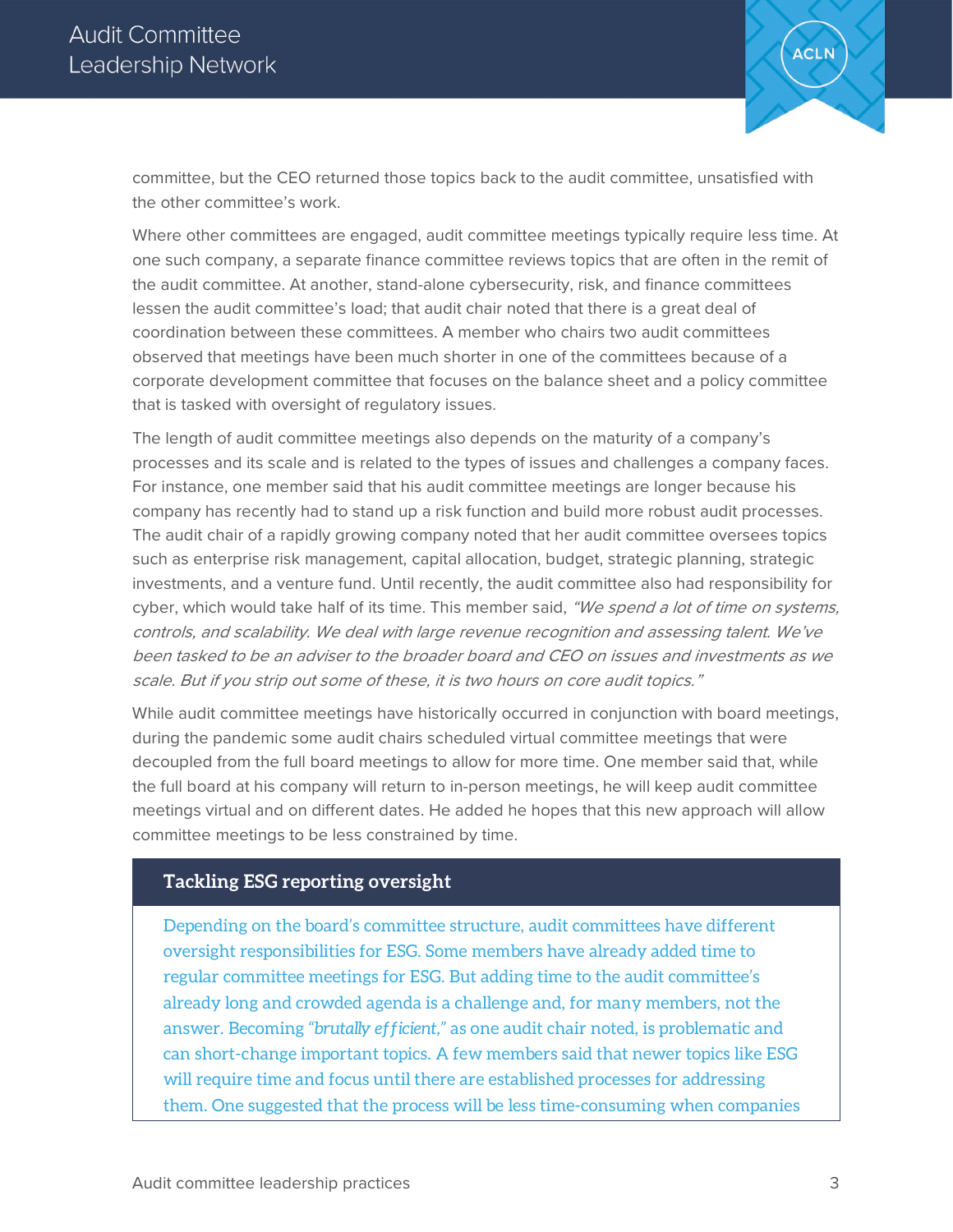

#### **Tackling ESG reporting oversight**

can rely on third-party assurance. Still another predicted that ESG will become subject to a regimen and routines like those implemented for Sarbanes-Oxley; this will sharpen focus on what's important. He emphasized that ESG will require *"a huge amount of time and effort, both within financial organizations and at the audit committee level, and then eventually it will evolve into something that is routine business when there are standards in place."*

#### **Balancing exposure for management with meeting efficiency**

Members said that the CEO, CFO, head of internal audit, controller, general counsel, and external auditor regularly attend committee meetings. Other executives, such as the chief information security officer, chief compliance officer, chief operating officer, chief tax officer, and head of regulatory affairs, participate occasionally. One member said, "I like to have everyone in the session for all of the discussions and then at the very end, we go to each person one at a time. I'll talk to the CFO with my committee, and then I'll talk to the general counsel, the controller, every single individual to see if they have anything to share with us."

Executives often invite mid-level managers to join them at audit committee meetings. Some members appreciate the exposure to these employees, but one noted that he was careful not to overload meetings with management attendees: "Every meeting, I would have a different officer in there. I didn't want to load up the audit committee and have too many people."

But there are limits: one member said that a meeting of his audit committee was joined by 28 people from management because executives at his company like to invite their direct reports. The meeting also included four people from the external auditor, because the firm was going through a partner rotation. This member said, "It is a development opportunity, but it is getting to be a little out of hand." While he supported the idea of developing and exposing management to the audit committee, he noted, "we all know the effectiveness of a meeting goes up as the number of participants goes down."

One member addresses this challenge by lengthening executive sessions on committee agendas. This allows the audit committee to "deal with critical issues where we want executive-level support and where we limit the presenters."

## **Creating flexibility in the committee's agenda**

Audit chairs work to create effective but flexible agendas that often include deep dives and expanded executive sessions to allow more time for important conversations.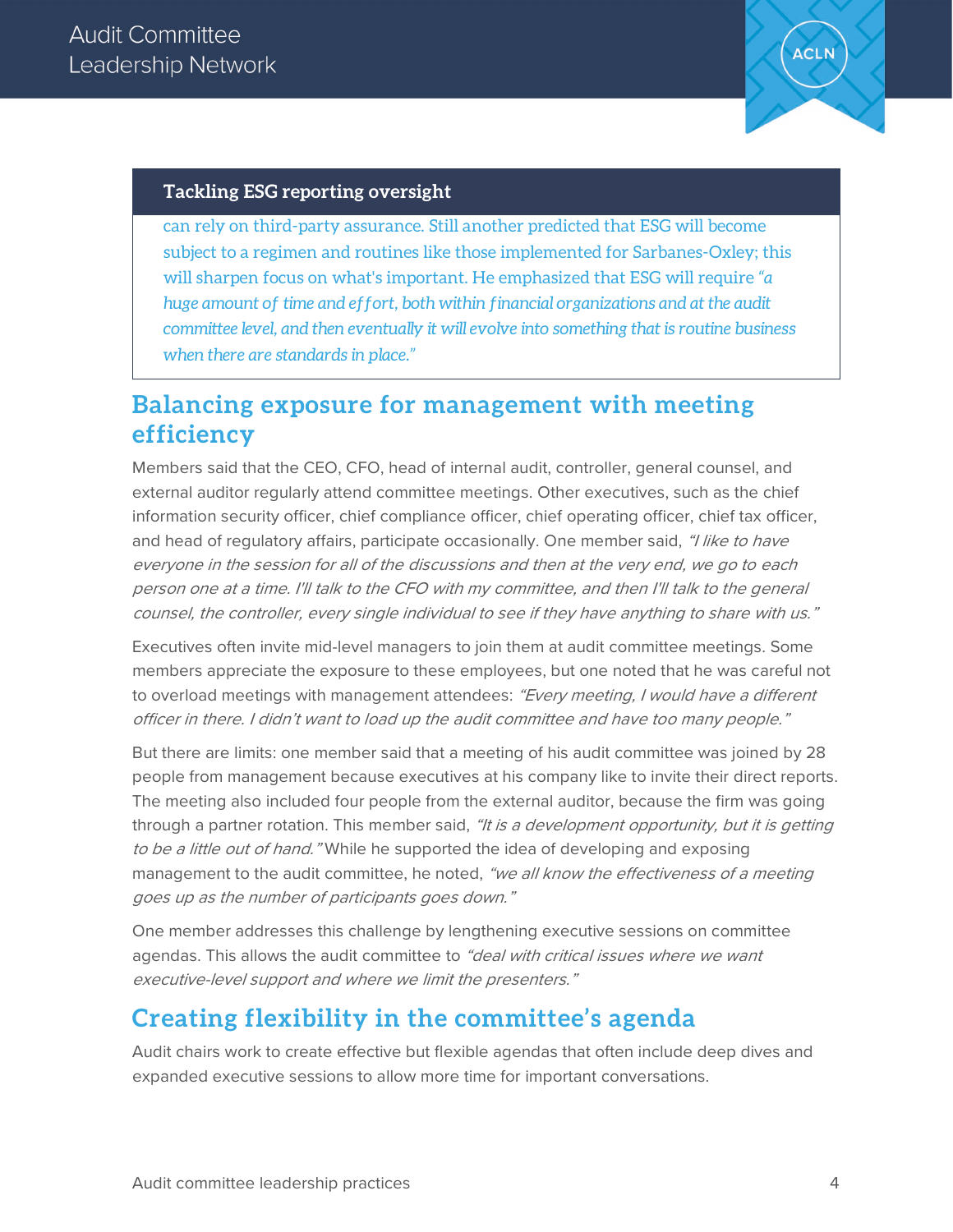

#### **Setting committee agendas**

Members described a two-stage process for setting committee agendas. Annually, they work with corporate secretaries, CFOs, legal, and others to build a calendar around required topics that also allows time to add emerging issues or other matters that require attention, member education, joint committee meetings, etc. For each individual meeting, chairs work to ensure that enough time is allotted for each topic and that nothing is missed, particularly recent developments.

The process for creating the annual agenda differs among members, but usually includes mapping routine and required items, as well as earnings calls, deep dives, and special topics. Some topics are added to the agenda of every meeting and others are distributed throughout the year. Regular conversations with management—including the CFO, general counsel, CIO/CISO, chief accounting officer, and head of internal audit—can help ensure that the committee does not miss important topics.

In many cases, the audit chair leads the effort, working closely with the corporate secretary, CFO, company controller, and other executives to ensure that both required and discretionary topics are covered.

One member keeps a list of running topics and noted that setting the agenda is an ongoing process. She meets with the controller and the assistant controller quarterly to discuss the draft agendas she receives from them.

In other companies, management drafts the audit committee's annual plan. One audit chair invites committee members and key management to a call to discuss the draft. The corporate secretary takes part in the call and assists in allocating agenda topics and time.

Adjusting or setting agendas prior to each meeting and getting management input is important. Some audit chairs also consider comments and suggestions from other committee members when setting meeting agendas: "I go through a process where I collect comments and suggestions in executive session from committee members and I feed that back into the agendas. If they want, I also have short calls with them about three weeks before the meeting. They know what the forward plan is and what the main items will be before the pre-reading and agenda comes out because we've laid out the template."

Most ACLN members meet with each executive who is scheduled to present at a meeting. These conversations enable audit chairs to prioritize topics, allocate time for each agenda item, and move items to executive session as needed. One audit chair described the purpose of these meetings: "I want to make sure I'm not squeezing out anything that's important that should be shared. It's really about trying to make meetings as productive as possible and ensuring that we don't miss something that's important by just flying through things."

A member said, "We don't force closure on issues." If other committee members need to know more or have specific concerns, he will schedule a separate call or a deep dive on the issue.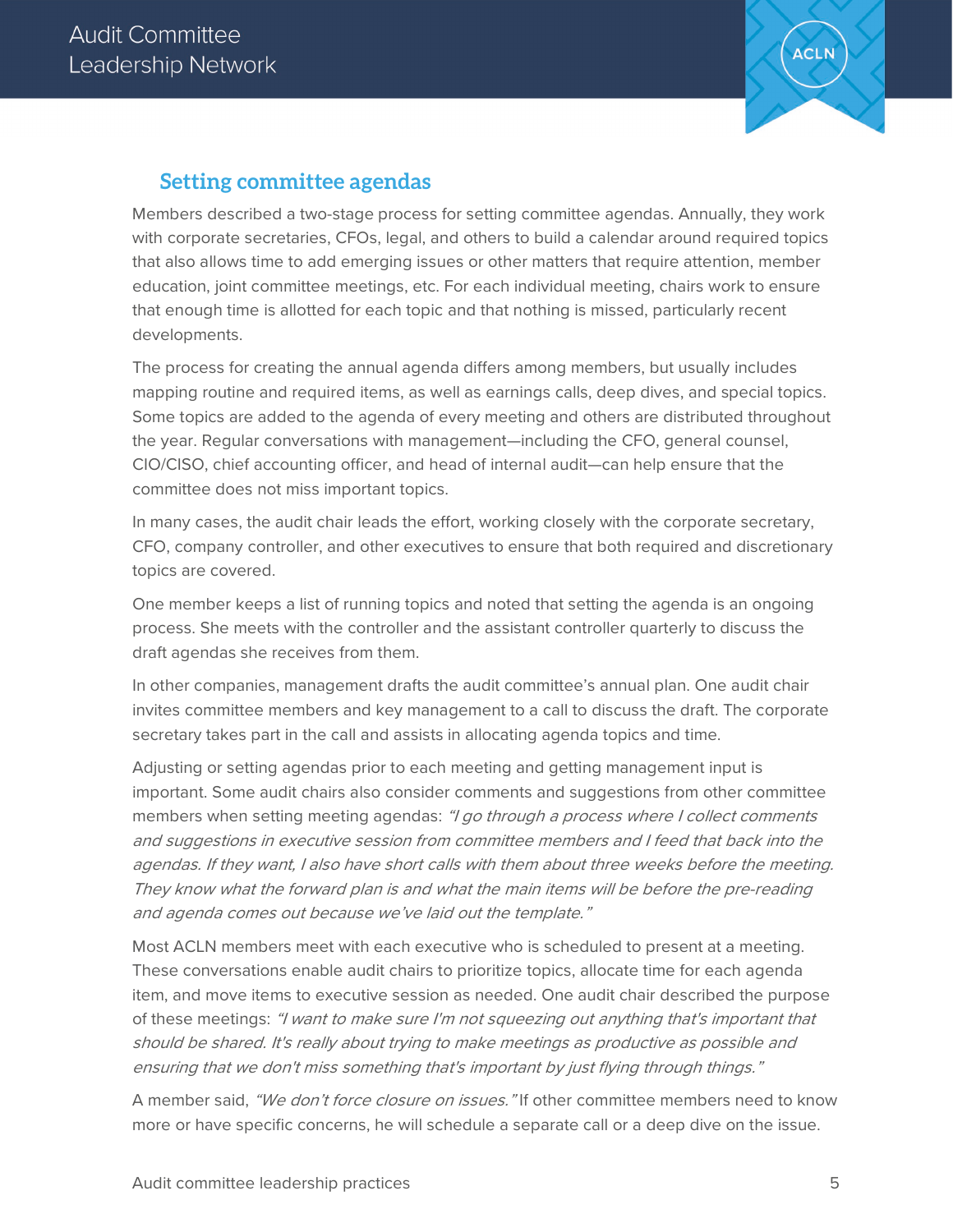

#### **Off-cycle deep dives**

Audit committees are increasingly using off-cycle meetings. They schedule deep dives on topics about which members need more education or where they may benefit from a more focused or longer discussion—for example, ethics investigations or major cybersecurity issues. One audit chair schedules a regular off-cycle meeting because new members have joined her committee and her company has recently set up a new internal audit function. She said, "We have a regular standing meeting now, called "Significant Accounting and Audit Matters." The team goes through issues that they are dealing with this quarter, and they bring whomever they want to that call." This member views the special meeting "as part of or an extension of the audit committee meeting, not a deep dive. It's more of a discussion period." She noted that while the meeting is not mandatory, all committee members typically attend it.

Members had various views on whether such off-cycle meetings should be officially minuted and part of attendance records. One said that the meetings are counted in the proxy disclosure. Another noted that while they currently do not count such meetings in the proxy disclosure, "We've been debating whether we should start to include them as official meetings." Other audit chairs use a flexible approach: "We decide after holding a meeting whether we consider it an officially minuted meeting based upon whether everyone attended and if there's something we want to record in the minutes." A member observed that, on her committee, the virtual format of deep dive sessions allowed for full committee member participation.

One member combines an earnings call with a deep dive into a business and holds the meeting at one of the company's locations, along with a lunch for managers and staff at the facility. He observed, "Most of the audit committee makes the effort to go and to get a feel for people and things at different locations." Another member who also schedules committee field trips to company locations said, "It's a great way to understand depth of talent and who might be coming up through the ranks, who could succeed the key finance people, and dive deeper into issues." Another noted that, when the full board visits a facility, the committee members divide into groups and host town hall meetings. A third said that he visits with internal audit once a year and they discuss the annual plan. He said, "It's part of the cultural journey we've been on to reinforce tone at the top."

At some audit committees, field trips are reversed. Different business and functional groups, such as internal audit, are invited to headquarters to meet with the committee. A member described the benefits: "First, we get to see the full internal audit staff and second, from a cultural standpoint it helps them feel more a part of the company."

#### **Extended executive sessions**

Most members hold executive sessions at each regular committee meeting, but the length, specific timing, participants, and purpose of these sessions vary greatly across companies. Audit chairs usually invite the head of internal audit and the external auditor to participate, as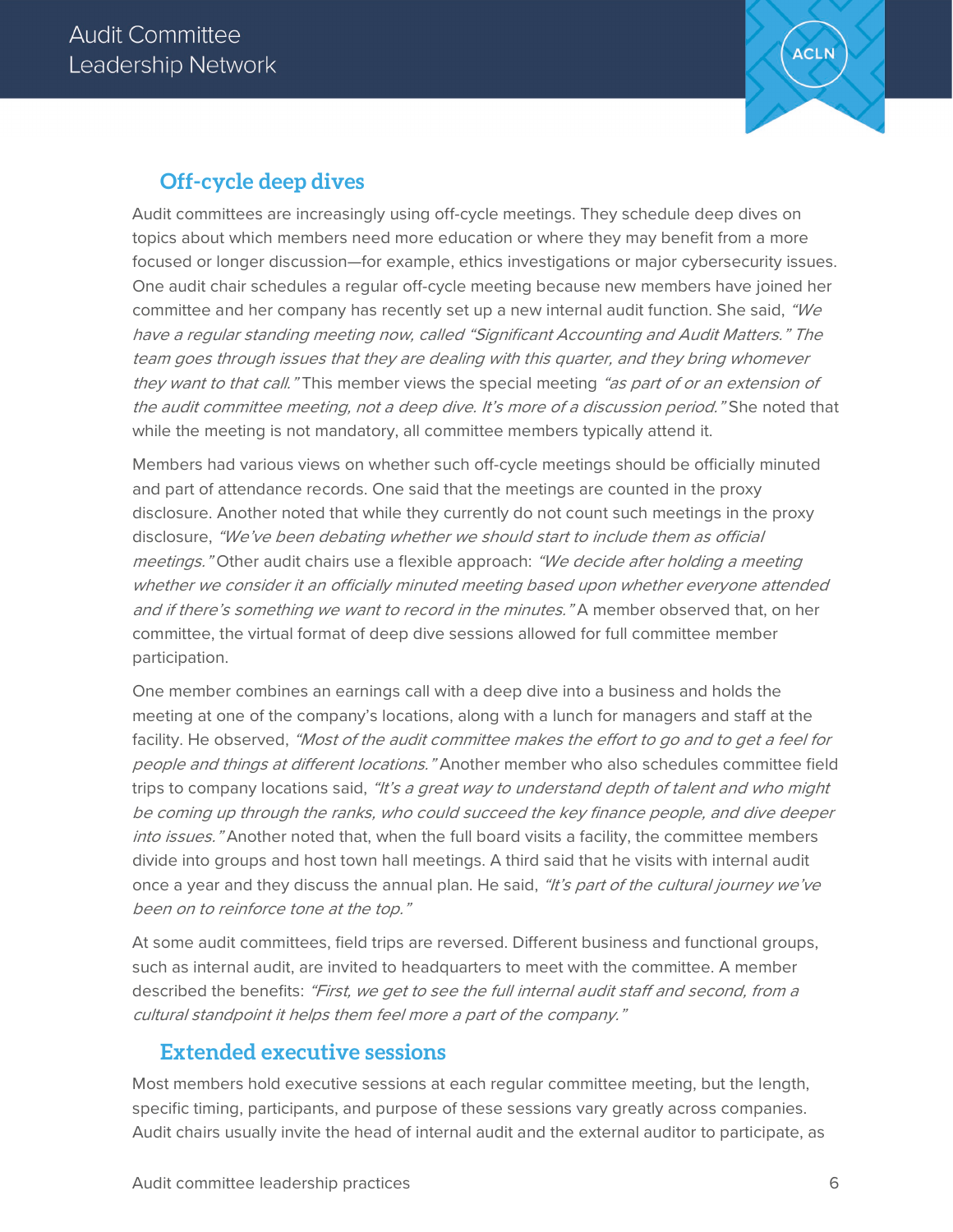

well as certain management, based on current issues or developments in the company. One audit chair spreads out executive sessions over the year, with different participants at each.

Committee members also hold private sessions among themselves for candid conversations and relationship-building within the committee. One member said that he uses the time to solicit feedback on the committee and his performance as audit chair. He stressed that informal feedback throughout the year is vital to timely improvement of practices and processes: "If you want the feedback and continuous improvement, the only way to do that is through communication with each other."

Most executive sessions are held at a meeting's conclusion, but members were surprised by the differences in their length. Two members said that they spend a total of 90 minutes in executive sessions at each meeting; a few said that they meet in private for 45 minutes. But other audit chairs said that they spend about 20 minutes in executive sessions.

Other members have executive sessions at the beginning of each meeting, typically to get a sense of members' interests or questions, respond to member questions on the meeting materials, identify issues to focus on, and flag any "hot button issues." A member said, "I want to make sure I have agreement on what the issues are, and that's where we will dedicate time." Executive sessions before a meeting are usually shorter (between five and 20 minutes); at one company, audit committee members have adopted the practice of arriving 10 minutes before the official start of each meeting to discuss in private.

One member starts every meeting with a five to 10 minute executive session that includes the CEO and the lead independent director. "The main reason we have this," he said, "is because of the time pressures. Based on the executive session, I have a pretty strong indication of where significant dialogue will take place at the committee meeting and where it may get off balance with the agenda."

## **Keeping meeting materials brief and relevant**

Members observed that pre-meeting materials have become lengthier and are sometimes distributed less than a week before a meeting. One audit chair said that she routinely receives between 800 and 900 pages of pre-reading material. She wondered, "How do you deal with this? You can't expect board members to get 900 pages before a board meeting and actually digest all of them! I'm as diligent as they come and I still have a hard time." She noted that there were various reasons for the length: some cultural, others related to the committee's remit, and still others specific to the sector. While this audit chair did not anticipate that the reading material would become shorter, she said that it has been her aim to make it more useful. Another audit chair agreed: "I would never be prescriptive of the number of pages. That seems unnecessary and could actually be counterproductive." Instead, members described several good practices for working with management to make pre-meeting materials more relevant and easier to navigate: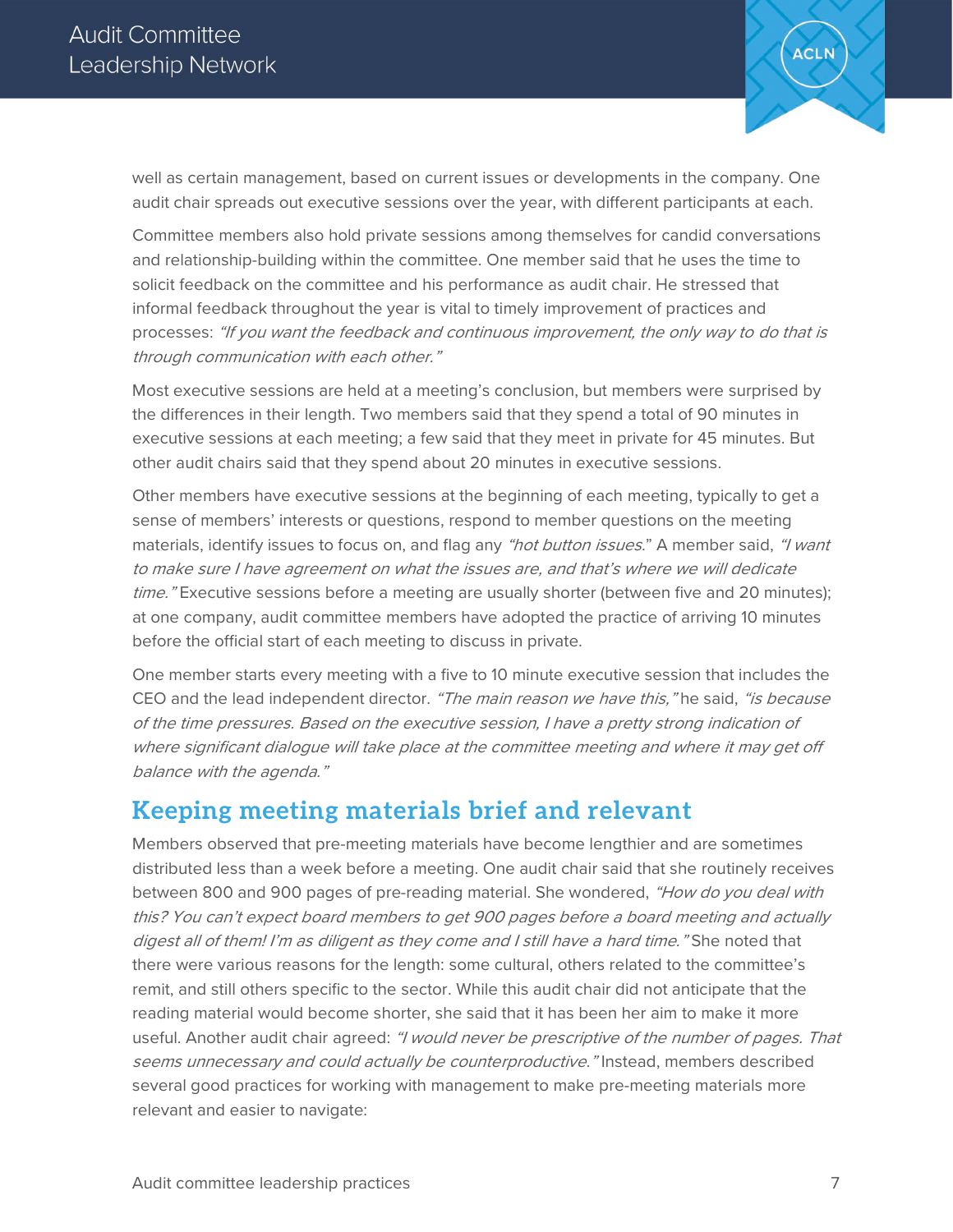

- **Using appendices.** One member encourages the use of appendices for regular updates while "what we need to really highlight and discuss goes in the main part." Another said that his audit committee receives eight to 10 pages of main content per section; the remaining material, either deeper-dive content or information required by regulators, is placed in appendices. To ensure that committee members read all materials, including the appendices, one audit chair prepares questions for the meeting that are based on the information in the appendices.
- **Creating targeted headlines and summary pages**. A member said that he works with the CFO, the head of internal audit, and the chief accounting officer to prepare a document called "Audit Committee Headlines"; this is sent to the audit committee with the rest of the meeting materials. Together, they present "a collaborative view" of what is important for the committee to know. Another member uses the pre-read materials to prepare a memo for other members of the audit committee. He sends it to them in advance of the meeting: "I do in an outline form what I would do in an executive session at the beginning of a meeting: describe what we're trying to accomplish in the meeting and try to get members focused on the right topics." Another benefit of this practice, he noted, is that it "forces me to be more knowledgeable about what we're trying to do, and that is really useful." Many members request summaries or a cover page for each agenda item.
- **Requesting white papers or narratives on key topics.** One audit chair said that management at one of his companies prepares short white papers on key topics. Another asks management to ensure that each pre-reading item stands on its own as selfexplanatory, formatted not as PowerPoint slides, but as a narrative. He observed: "Organizations have this really bad habit, driven mostly by PowerPoint … but slides are often not self-explanatory. And I've told them that if I go read those slides, I'm going to make up my mind about what they mean and they may not like my conclusions."
- **Redlining key documents.** The practice of redlining documents also helps some members save time and focus their attention on changes or items of higher risk: "Management sends me a memo that lays out the key judgements, disclosure changes, major changes in financials from a prior period with explanations, and then they redline the document so that I can see exactly what the new disclosures and changes are."

## **Building a productive relationship with the external auditor**

External auditors can support audit chairs in ways that go beyond their traditional remit. ACLN members described how they get additional value from their auditor's broader experience and knowledge. An audit chair said: "They're not going to know more about your company than you are. They will just know more about your company than anybody else other than you."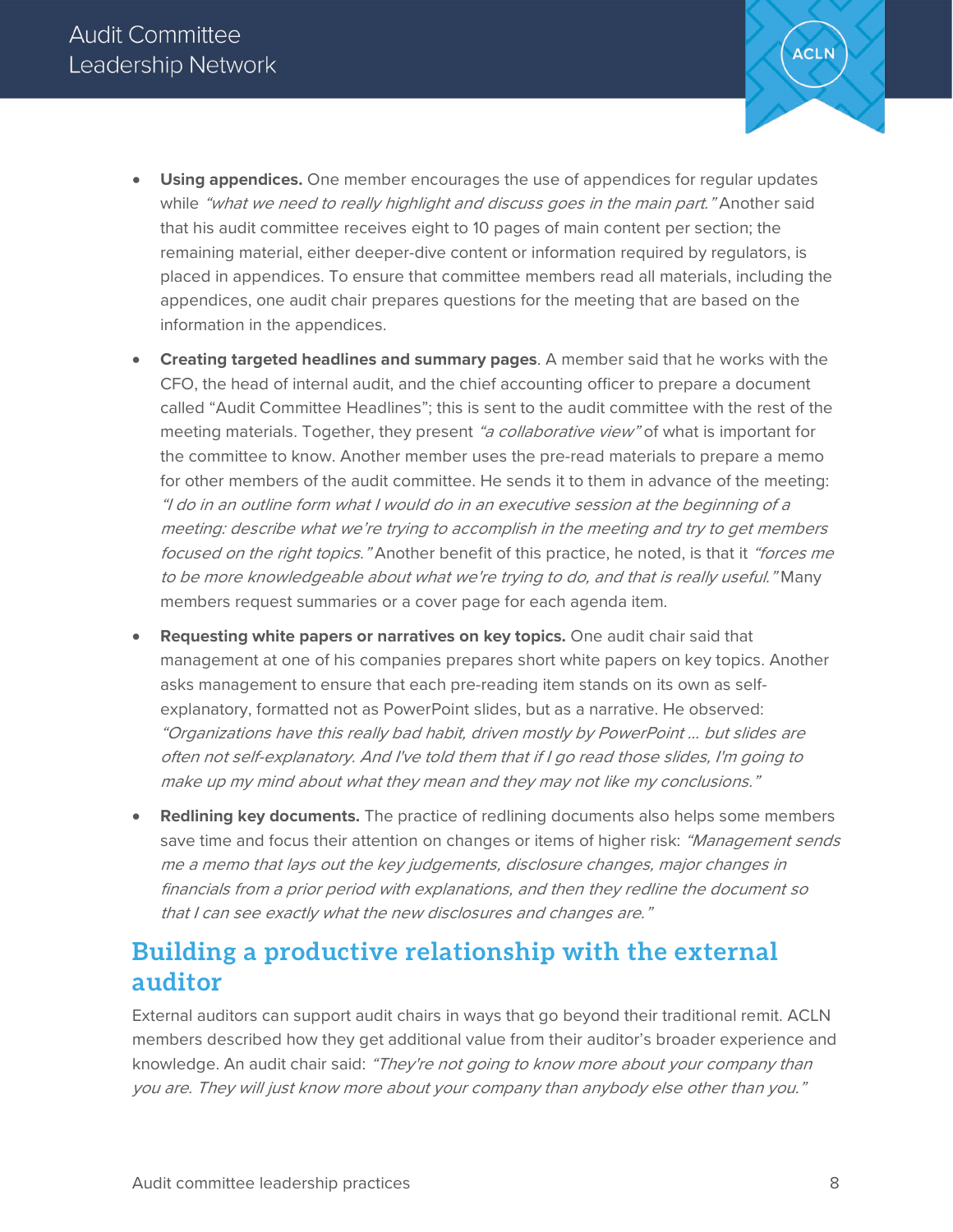

In addition to regular reporting at committee meetings, external auditors can help the audit chair prepare for meetings and are often asked to provide perspectives and expertise on a wide range of topics. One member said that benchmarking data from the external auditor helps her understand whether the company is "outside of the norm, at one end of the spectrum versus another." Another asks the external auditor for feedback on the performance of his committee.

One audit chair gets ideas to add to the committee's agenda from monthly conversations with her auditor. Another uses discussions with his auditors to coach them on what to cover as well as to seek out the auditors' broader views: "I don't always agree with them, but they definitely have more insight than I do because they work with the company every day," he said. "Using the auditor as a pre-meeting resource has been really helpful."

Some ACLN members have regular conversations with the external auditor regarding the finance and accounting teams at the company. These private conversations, one member said, are "a quiet opportunity to express thoughts on the working relationships with those teams. If they're new in the role, how are they doing, do they need more training, can I help them in some way? Or if they've been in this job for a long time, are they getting too complacent?" This audit chair stressed that conversations with the external auditor help him "see inside the company." Another noted, "They're there to help us understand if there are control issues that are making their audits difficult."

A few members make it a point to meet with the entire engagement team. One found that bringing the whole team into a virtual session with his audit committee has been helpful. "So often we just deal with the signing partner, but this gives you an opportunity to see the entire team, provide messages that are important to you, and answer questions they have," the member explained. Another member said, "You want a relationship with the firm, not just with individuals."

#### **An external auditor's perspective**

At the meeting, Kelly Grier, US chair and managing partner and Americas managing partner at EY, said that the relationship between the audit committee chair and the external auditor should be a priority for both parties and should be comprehensive. Audit firms have access to hundreds of boards and a wide range of expertise beyond reporting and control. She advised members to leverage these capabilities when scheduling deep dives or when trying to understand how their companies' practices map out against peers'.

Ms. Grier encouraged audit chairs to meet regularly with the lead partner, both to frame questions to ask of management and to avoid surprises during committee meetings. She agreed with members that it is important for audit committees to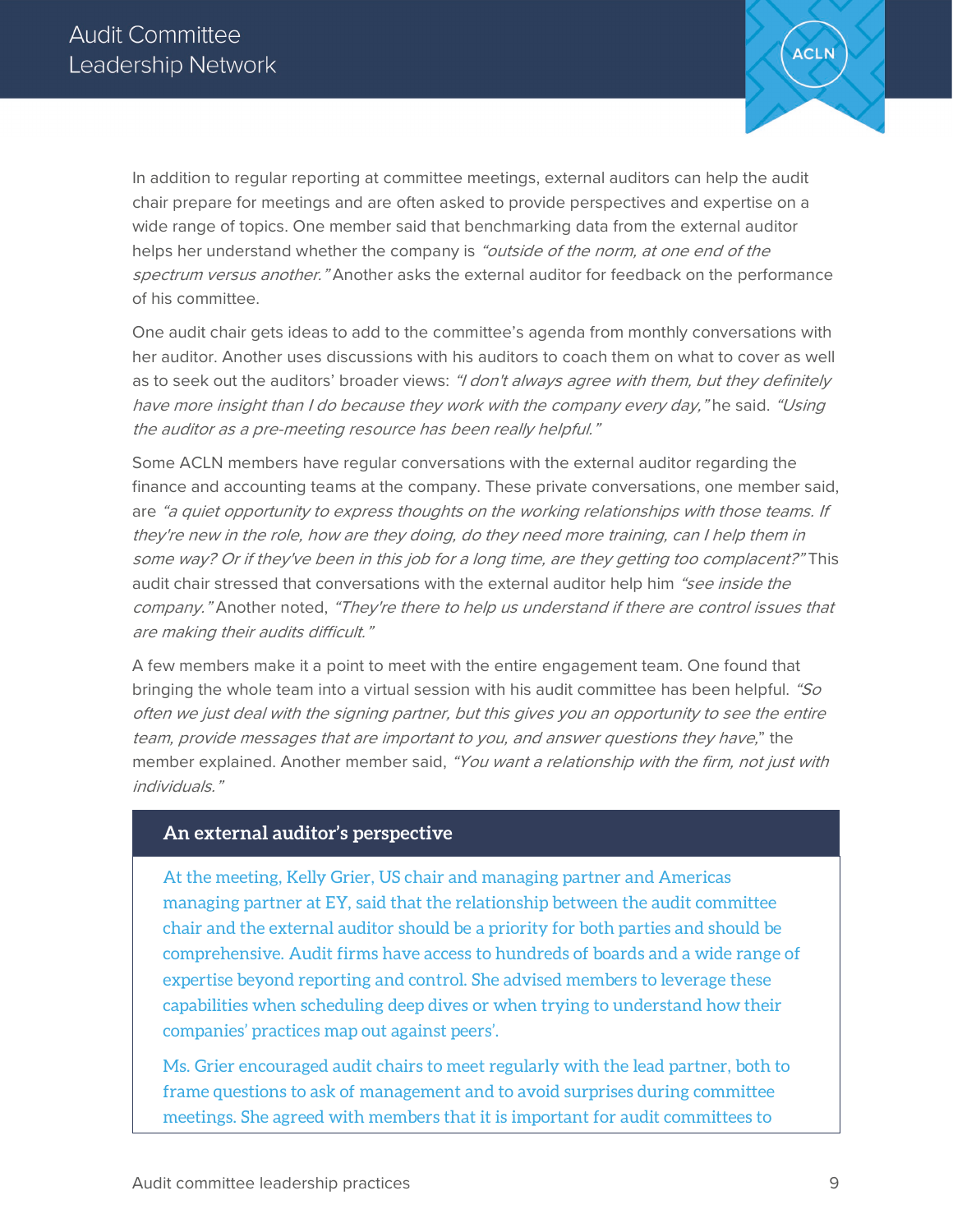

#### **An external auditor's perspective**

meet with the external auditors' full engagement teams. *"It's one thing for the lead partner to relay messages, and it's quite another thing to hear it directly*," she said*. "It is profoundly important and meaningful for our engagement teams."* She emphasized the importance of audit committees making adequate time for the external auditor, both for the value that this can bring to the committee and for regulatory compliance: *"Our regulators are also interested in our engagement with audit committees, including required communications, but also with respect to the broader mandate on fiduciary oversight and supporting our responsibilities as auditors."*

#### **Educating audit committee members**

While the format and frequency of audit committee education varies, many audit chairs organize deep dives on emerging topics, new regulations, challenging risk or accountingrelated issues, or specific developments for the company.

When one ACLN member became chair, he realized that his colleagues who were not financial experts needed more education. He recalled "They were open to participating as long as someone else organized the sessions. So I took it upon myself. I feel that it is the audit chair's responsibility to make sure the members are getting some sort of education." The education sessions have been well received by members of the committee, but this audit chair also acknowledged that it has been difficult to find time for them. Since regular meetings do not always allow time for education, he organized separate one-hour to two-hour virtual sessions.

Another audit chair made member education a regular, required agenda item. "I feel an obligation as the chair to provide targeted education," he said. "It's one of the things we can do to make sure directors are informed and can ask informed questions. So it's not just a check-the-box that good governance says you have director education … It's my responsibility to think about a framework of educational topics, to think ahead, so that I can bring them along on the journey … whether it's ESG, accounting standards, new topics, or topics core to the business." Another member spoke about the need to specifically educate directors on ESG reporting: "It is going to be one of these things that audit committees are going to have to find time for, whether it's on the agenda or part of dedicated deep dives. We're going to have to find time. Because it is coming and I'd rather over-prepare."

Some members share relevant articles or reports with their colleagues; one prepares summaries from conferences or events he attends and shares them with committee members.

But not every audit chair agreed that educating committee members was a part of his or her responsibilities. Some pointed to the fact that there are already education sessions organized at the full board level, which committee members attend. Others said that they have very experienced directors on their committees and they may not need additional education.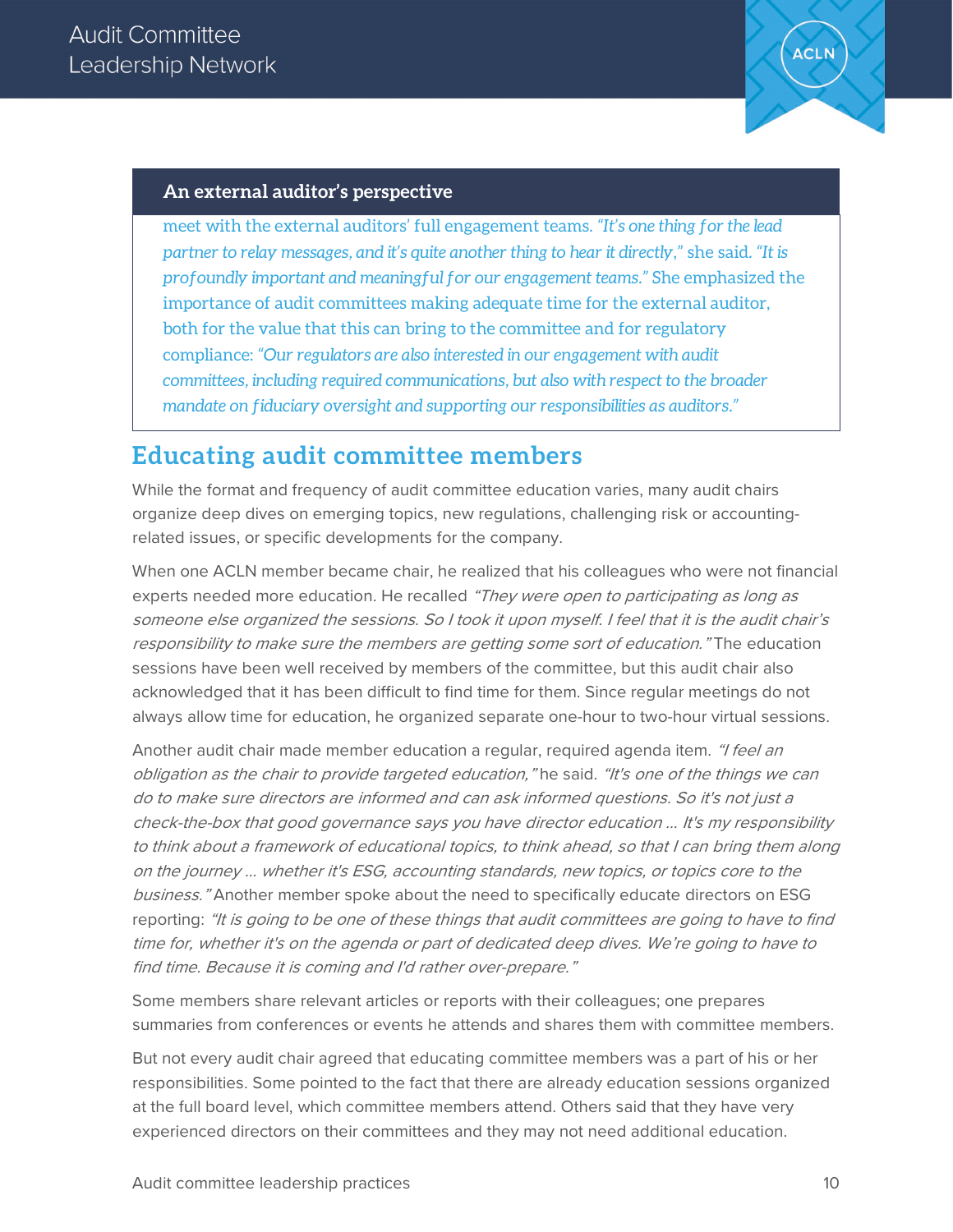

#### **Conclusions**

As emerging risks and reporting obligations mount, so do expectations for audit committees. Different committee remits result in a variety of practices in preparing for and leading audit committee meetings. While there is not a one-size-fits-all practice for meeting format, length, frequency, agenda creation, committee member education, or the use of deep dives and executive sessions, keeping agendas flexible and preparing for meetings by spending time with management and the external auditor before each meeting are important for effective and efficient audit committee leadership.

#### **About this document**

The Audit Committee Leadership Network is a group of audit committee chairs drawn from leading North American companies committed to improving the performance of audit committees and enhancing trust in financial markets. The network is organized and led by Tapestry Networks with the support of EY as part of its continuing commitment to board effectiveness and good governance.

ViewPoints is produced by Tapestry Networks to stimulate timely, substantive board discussions about the choices confronting audit committee members, management, and their advisers as they endeavor to fulfill their respective responsibilities to the investing public. The ultimate value of ViewPoints lies in its power to help all constituencies develop their own informed points of view on these important issues. Those who receive ViewPoints are encouraged to share it with others in their own networks. The more board members, members of management, and advisers who become systematically engaged in this dialogue, the more value will be created for all.

The perspectives presented in this document are the sole responsibility of Tapestry Networks and do not necessarily reflect the views of network members or participants, their affiliated organizations, or EY. Please consult your counselors for specific advice. EY refers to the global organization, and may refer to one or more, of the member firms of Ernst & Young Global Limited, each of which is a separate legal entity. Ernst & Young Global Limited, a UK company limited by guarantee, does not provide services to clients. Tapestry Networks and EY are independently owned and controlled organizations. This material is prepared and copyrighted by Tapestry Networks with all rights reserved. It may be reproduced and redistributed, but only in its entirety, including all copyright and trademark legends. Tapestry Networks and the associated logos are trademarks of Tapestry Networks, Inc. and EY and the associated logos are trademarks of EYGM Ltd.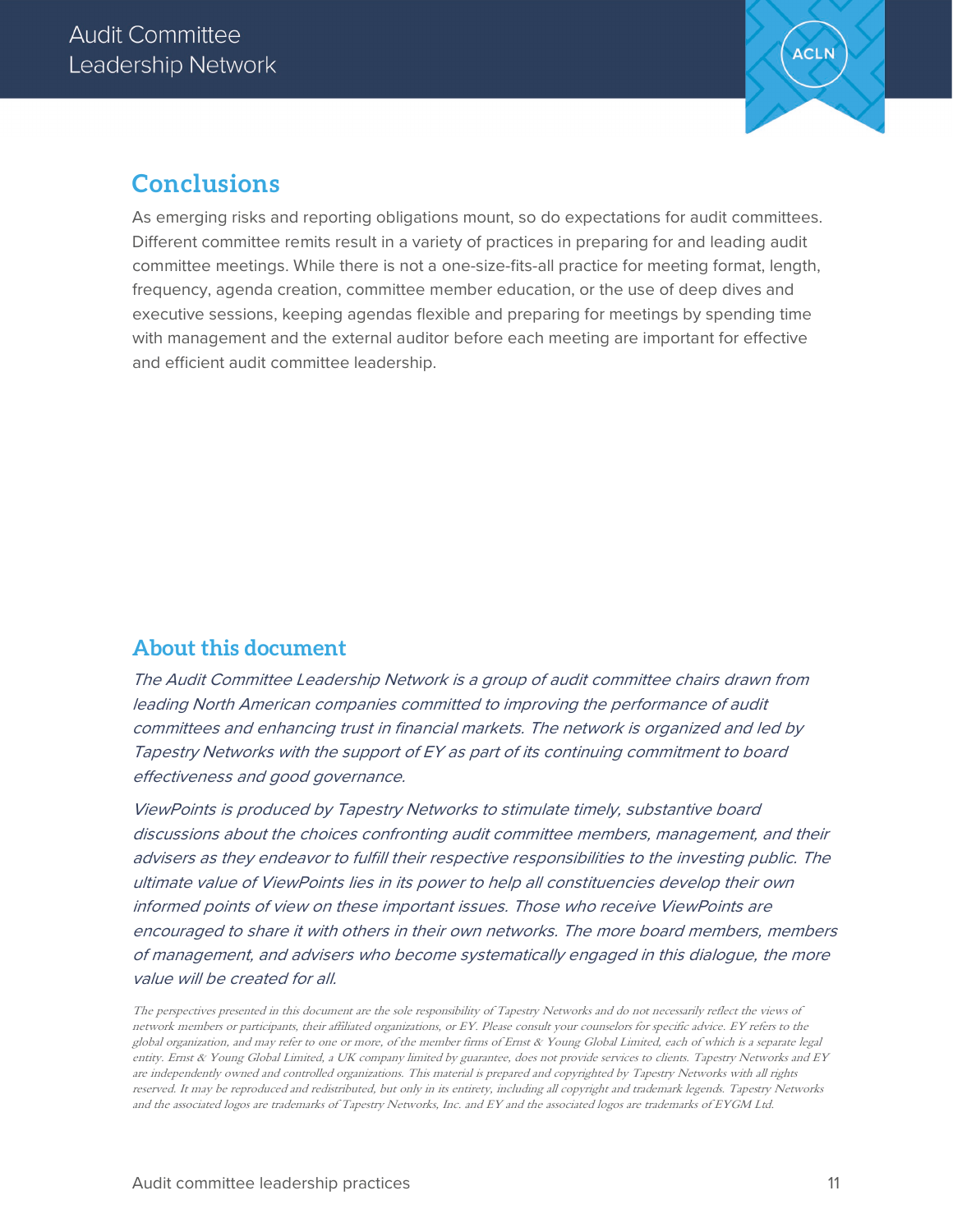

#### **Appendix 1: Participants**

The following members of the ACLN participated in all or part of the meeting:

- Eva Boratto, UPS
- Judy Bruner, Applied Materials and Seagate Technology
- Janet Clark, Texas Instruments
- Sam Di Piazza, AT&T
- Bill Easter, Delta Air Lines
- Lynn Elsenhans, Saudi Aramco
- Tom Freyman, AbbVie
- Fritz Henderson, Marriott
- David Herzog, MetLife & DXC **Technology**
- Charles Holley, Amgen
- Suzanne Nora Johnson, Pfizer
- Akhil Johri, Boeing and Cardinal Health
- Lori Lee, Emerson Electric
- Brad Martin, FedEx Corporation
- Leeny Oberg, Adobe
- Ann Marie Petach, Jones Lang LaSalle
- Paula Price, Accenture
- Kimberly Ross, Cigna
- Tom Schoewe, General Motors
- Leslie Seidman, General Electric Company
- Gerald Smith, Eaton Corporation
- Fred Terrell, The Bank of New York Mellon Corporation
- Tracey Travis, Meta
- Jim Turley, Citigroup
- John Veihmeyer, Ford Motor Company
- Robin Washington, Salesforce
- David Weinberg, Coca-Cola Company

EY was represented in all or part of the meeting by the following:

- Kelly Grier, US Chair and Managing Partner and Americas Managing Partner
- John King, EY Americas Vice Chair—Assurance
- Pat Niemann, Americas Leader, EY Audit Committee Forum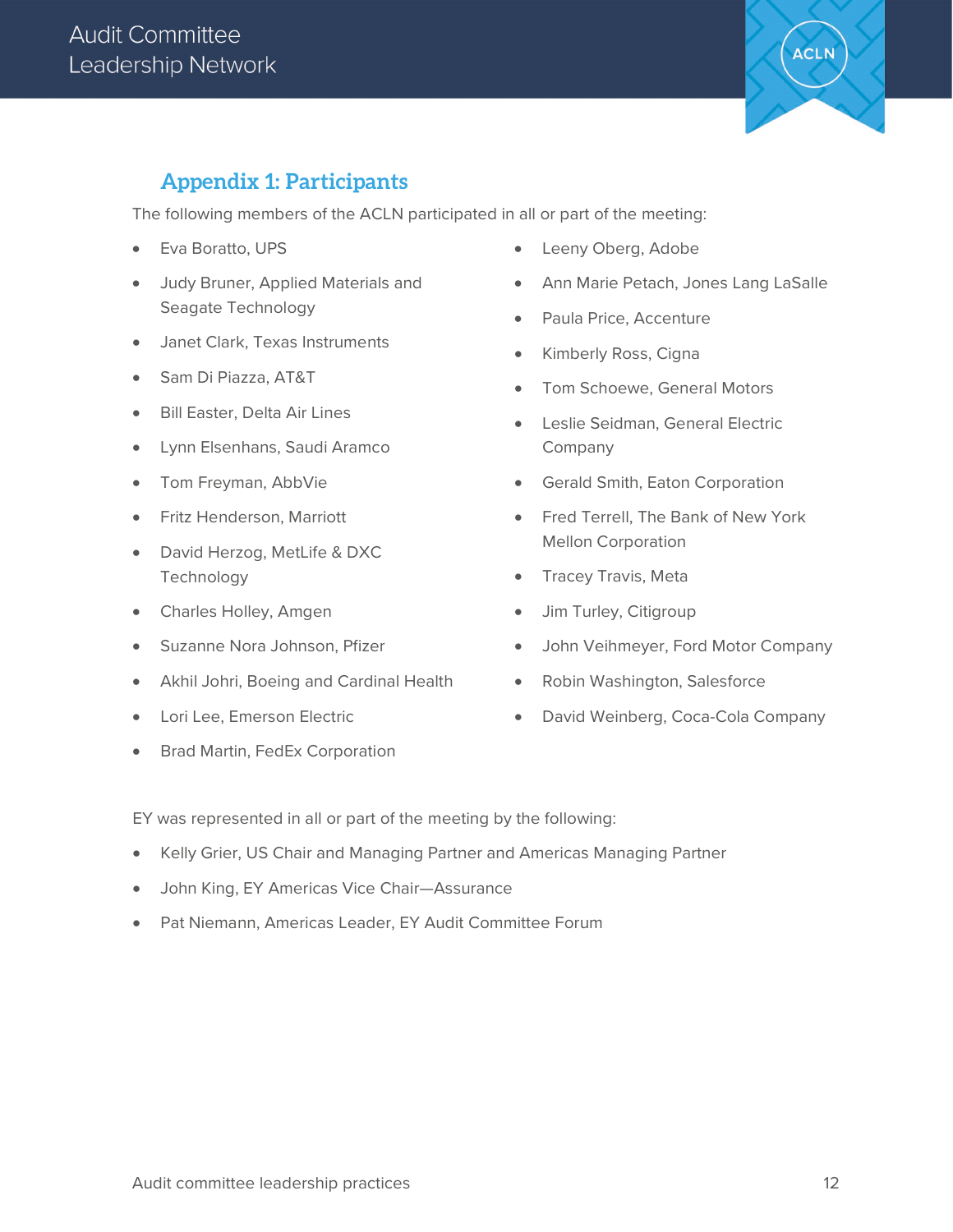

#### **Appendix 2: Reflection questions for audit committees**

- How many hours do you and committee members spend on audit committee work? Have the hours increased over time? Why?
- Has the virtual format for meetings been helpful in saving time and in allowing the committee to be more flexible, or has it made meetings more challenging?
- Who else from the board and management attends audit committee meetings? Which practices have been successful, and which have created challenges managing time and discussions during meetings?
- ? Who is involved in setting the agenda for your audit committee? Is the process led by the audit chair or management?
- Do you schedule regular deep dives? What are some of the topics discussed in them?
- ? How long are your audit committee's executive sessions? Has the time you meet in private increased? What purpose do executive sessions serve?
- What are some good practices to help management prepare for audit committee meetings? What are some of the most common shortcomings in presentations?
- How do you work with management to keep pre-reading material focused and concise and decide what should go in read-only materials?
- Are your external auditor and audit partner playing the desired role in your audit committee meetings and in preparation for meetings? What particularly valuable contributions has your external auditor made at, or in preparation for, audit committee meetings? What role should the external auditor play in opining on matters beyond the audit of financial statements?
- Do you believe that, as an audit committee chair, you have the obligation to ensure that committee members are educated on key and emerging topics?
- ? Do you, yourself, organize education for audit committee members?
- What are some of the topics of focus in audit committee education? Are the sessions a regular item on the agenda or scheduled on an as-needed basis?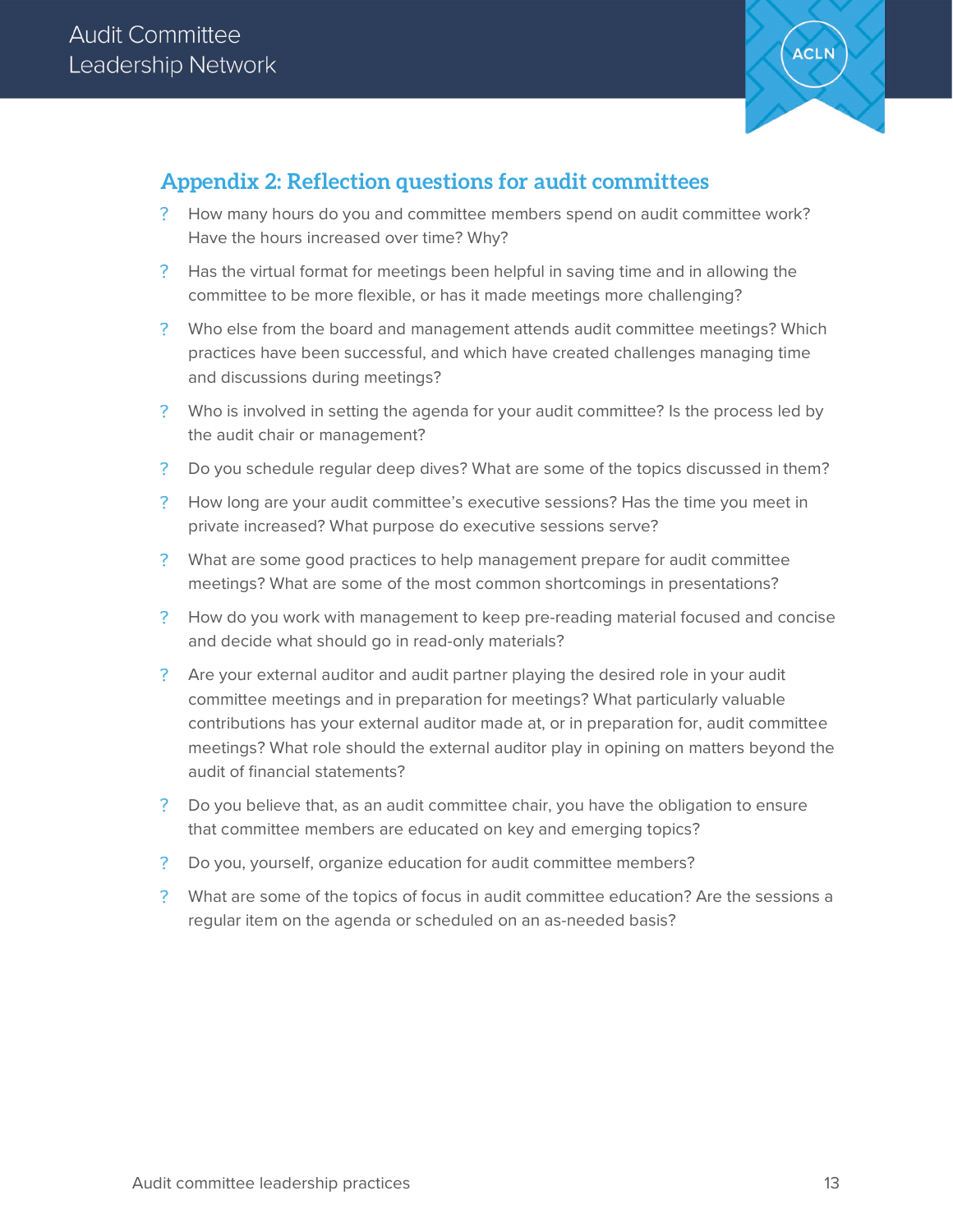

#### **Appendix 3: Audit committee characteristics**

The Audit Committee Leadership Network (ACLN) is a group of audit committee chairs drawn from North America's leading companies committed to improving the performance of audit committees and enhancing trust in financial markets. Since 2003, the network has been organized and led by Tapestry Networks with the support of EY as part of its continuing commitment to board effectiveness and good governance. The network consists of 53 audit chairs of complex, global enterprises with over \$10 billion in revenue or companies listed in the FORTUNE World's Most Admired Companies study.

In pre-meeting conversations, $1$  members provided quantitative and qualitative information about their audit committees. The data presented in this section generalizes basic characteristics of the audit committee of the largest companies on which 21 ACLN members, who participated in the calls, serve. Not every audit chair responded to each question.



#### **Audit chair tenure**

Almost half of the audit chairs reported that they have been in their role for less than two years. Several noted, however, that they have led other audit committees in the past.

#### **Audit committee size**



Most committees had four members, though the size ranged from three to seven. One audit chair said that having five directors allows for "good" ideas and good insight" during the meetings, while keeping the group manageable.